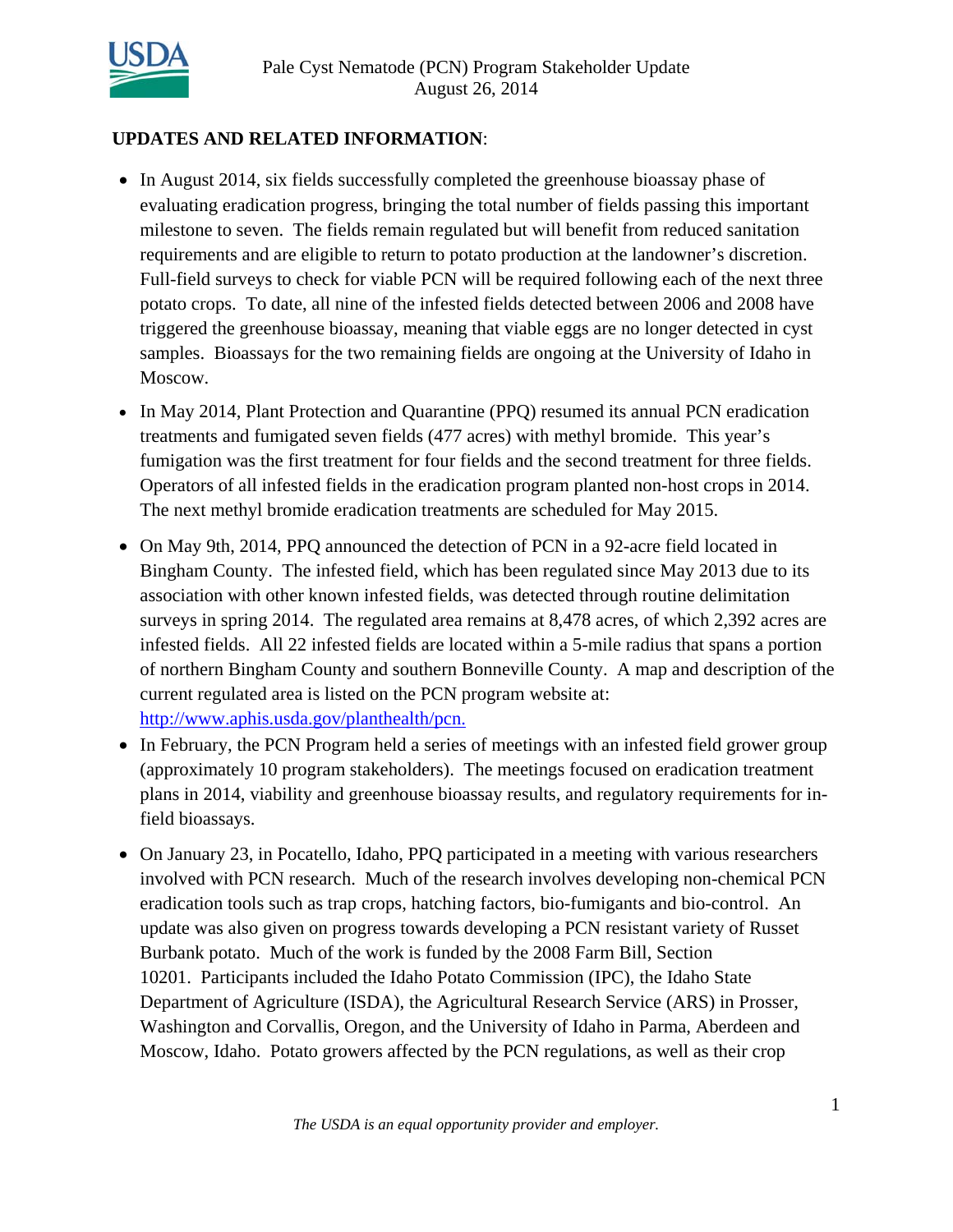advisor, also participated. The discussion focused on results from all 2013 research trials and determining priorities for 2014 research.

# **SAMPLING AND LABORATORY INFORMATION**:

- To date, the PCN Program has collected and screened 454,428 soil samples in Idaho to ensure Idaho's freedom from PCN outside of the 22 known infested fields.
- More than 86,300 samples from the eradication fields in have been collected and screened in order to monitor eradication progress and to provide cysts to several institutions for PCN research.
- The PCN laboratory has screened more than 53,300 samples collected in other potatoproducing states. There have been no pale cyst nematode detections in the U.S. outside of Idaho.
- Since its inception, the PCN Program has analyzed the viability of 772 cyst samples collected from infested fields before and after fumigation treatments. The average PCN viability in fields that have been fumigated with methyl bromide at least 2 times has declined by more than 99% since eradication treatments began.
- Since 2009, 77,288 soil samples have been collected and screened in support of the Idaho State Department of Agriculture's (ISDA) post-regulation monitoring survey of fields deregulated by the USDA.

# **PROGRAM CHRONOLOGY**:

# Infested field detections and regulatory response:

On April 19, 2006, officials of USDA's Animal and Plant Health Inspection Service (APHIS) and the Idaho State Department of Agriculture (ISDA) announced the detection of pale cyst nematode (PCN), *Globodera pallida*, a major pest of potato crops. This was the first detection of the pest in the United States. The nematode cysts were detected during a routine survey of tare soil at an ISDA grader facility in eastern Idaho. Subsequent 2006 surveying to determine the possible origin and distribution of the pest in Idaho confirmed seven PCN-positive fields, all located in close proximity, within Bingham and Bonneville Counties, Idaho. In response to the detection, Canada, Mexico and Korea shut off importation of potatoes from Idaho, while Japan cut off importation of potatoes from the entire U.S.

On August 28, 2006, the positive fields and an area surrounding the fields were placed under a Federal Domestic Quarantine Order and parallel State Rule establishing restrictions on planting and interstate/intrastate movement of certain regulated articles from/within Idaho in order to prevent the spread of PCN.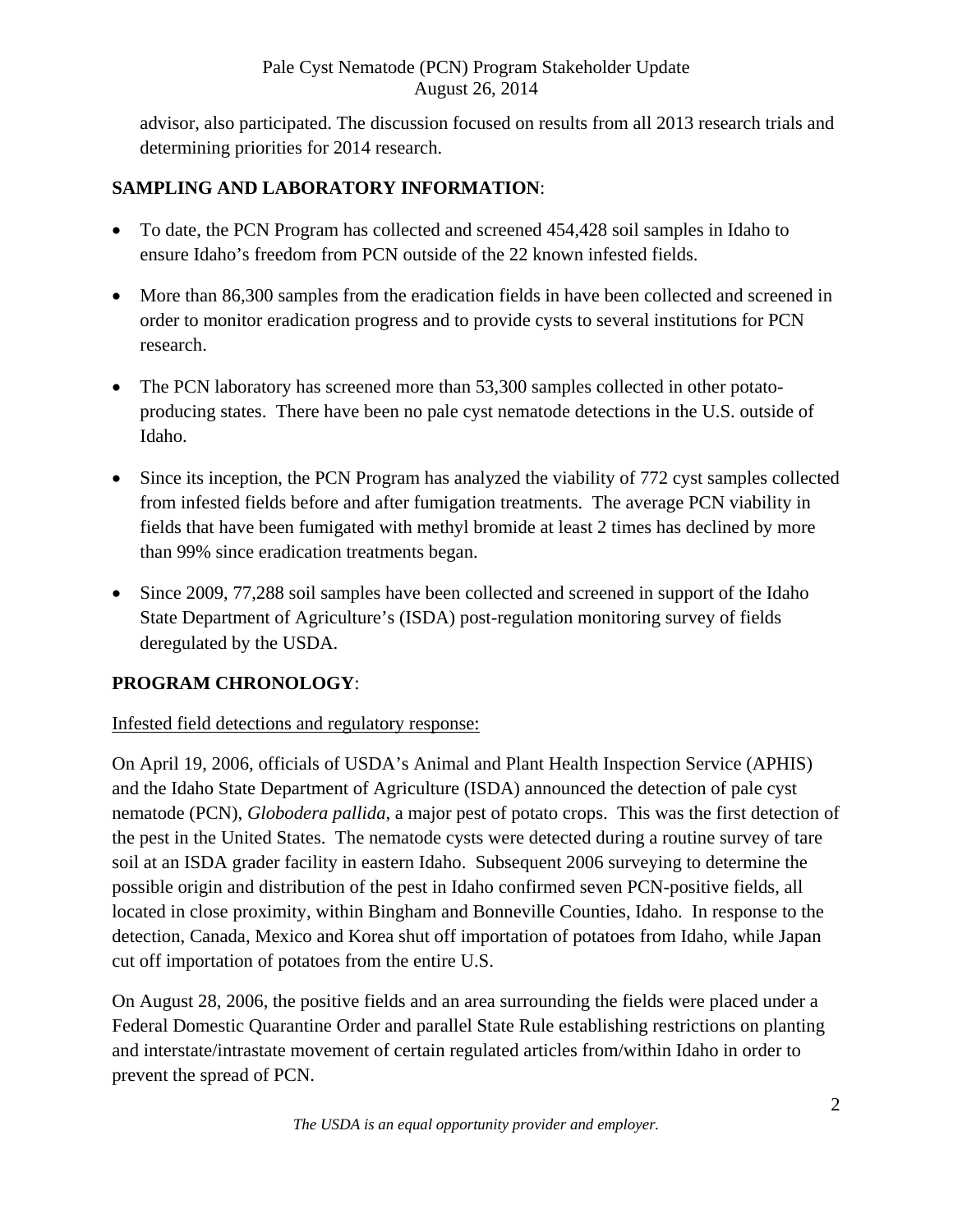A trace of seed sources for the positive fields did not yield any evidence that seed was the source of infestation. Over 90% of the 2006 Idaho certified seed potato crop was surveyed and found negative for PCN. Other sources of introduction such as imported farm equipment, nursery stock, foreign flower bulbs, and other soil-bearing items were investigated without providing any leads as to the origin of the infestation. As a result of the extensive surveying, negative test results, and the regulatory actions of USDA and ISDA, Canada, Mexico, and Korea reopened their markets to Idaho potatoes with some restrictions. Japan allows potatoes from the U.S. except for Idaho, provided the product is not from Idaho seed.

On November 1, 2007, a Federal Interim Rule and Idaho State Rule went into effect, providing a framework for continued protection of Idaho and U.S. potato interests. In an effort to provide the best protection possible to the potato production and marketing system, the federal interim rule defined a regulated area in Bingham, Bonneville, and Jefferson Counties based on their associations with infested fields and production of a host crop within the past 10 years. Approximately 15,300 acres were added to the regulated area in response to the publication of the Interim Rule. Approximately 5,700 acres regulated by the Federal Order in August of 2006 were released from regulated status because they had no known association with the infested fields. Additionally, corn and small grain were removed from the list of regulated articles; peas and beans were added to the list of regulated articles.

On November 28, 2007, APHIS confirmed PCN in an additional field in Bingham County, Idaho as a result of continued intensive delimitation sampling. This find represented the  $8<sup>th</sup>$  PCNinfested field found in Idaho. The field had been regulated since August 28, 2006 under the Federal Order, Interim Rule, and Idaho State Rules covering PCN in Idaho. The field is adjacent to two other infested fields. In response to discovering the  $8<sup>th</sup>$  infested field, approximately 267 acres of farmland in parts of Bingham and Bonneville Counties were added to the regulated area. These fields became regulated due to having been farmed by a common operator in the same year as the  $8<sup>th</sup>$  infested field and because they had at least one potato crop in the last ten years.

On December 11, 2008, APHIS confirmed PCN in another field located in Bingham County, Idaho as a result of continued intensive delimitation sampling. This find represented the  $9<sup>th</sup>$ PCN-infested field in the regulated area in Idaho and is in close proximity to the other infested fields. The field has been regulated since August 28, 2006 under the Federal Order, Interim Rule, and Idaho State Rules covering PCN in Idaho. In response to discovering the  $9<sup>th</sup>$  infested field, approximately 4,800 acres of farmland in parts of Bingham and Bonneville Counties were added to the regulated area. These fields became regulated due to having been farmed by a common operator in the same year as the  $9<sup>th</sup>$  infested field and because they had at least one potato crop in the last ten years.

On April 29, 2009 APHIS published a Final Rule for PCN with three changes; 1) referring to the nematode of concern, *Globodera pallida*, by the common name "pale cyst nematode" rather than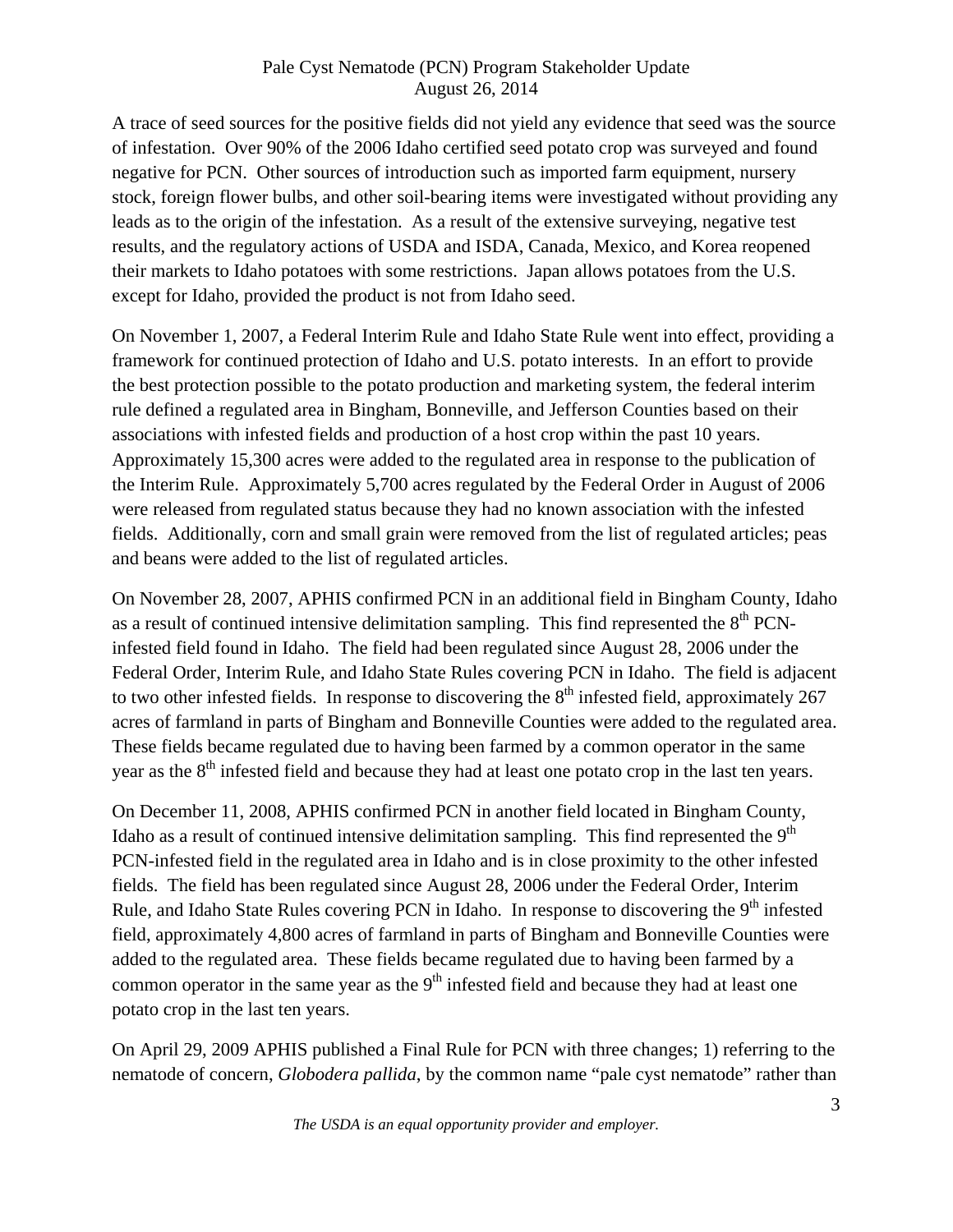by the name "potato cyst nematode;" 2) allows the movement of *Phaseolus* species (beans) and *Pisum* species (peas) under the same conditions that apply to the movement of other crops to which soil is often attached; 3) requires that a protocol approved by the Administrator as sufficient to support removal of infested fields from quarantine, rather than a 3-year biosecurity protocol, be completed in order to remove an infested field from quarantine. The change specifying a protocol approved by the Administrator provides an opportunity to amend the requirements for removal of infested fields from quarantine in a more streamlined manner. PCN officials do not anticipate this change will have any negative effect on the quarantine removal program.

On March 18, 2011, APHIS confirmed PCN in an additional field located in Bonneville County. This find represented the 10<sup>th</sup> PCN-infested field in Idaho. The 175-acre field is located about 1.5 miles from the nearest infested field. The detection was made in samples collected in 2010 as part of ongoing cooperative monitoring effort by APHIS and the Idaho State Department of Agriculture (ISDA). In response to the  $10<sup>th</sup>$  field detection, approximately 6,500 acres in Bingham and Bonneville County became regulated due to having been farmed by a common operator in the same year as the  $10<sup>th</sup>$  infested field and because they had at least one potato crop in the last ten years.

PPQ confirmed an  $11<sup>th</sup>$  and  $12<sup>th</sup>$  PCN-infested field in Bonneville County, Idaho on August  $17<sup>th</sup>$ , and September  $16<sup>th</sup>$ , 2011, respectively. Prior to their detection, these two fields (150 and 42) acres respectively) were regulated due to their association with one or more infested fields in the past and because they had at least one potato crop in the last 10 years.

PPQ confirmed three new PCN-infested fields (the  $13<sup>th</sup>$ ,  $14<sup>th</sup>$ , and  $15<sup>th</sup>$ ) in February 2012; two located in Bingham County (54 and 120 acres, respectively) and one in Bonneville County (114 acres). These fields were previously regulated due to their association with one or more infested fields in the past and a history of potato production in the last 10 years. Approximately 2,829 acres were added to the regulated area in response to these detections.

PPQ confirmed the  $16<sup>th</sup>$  and  $17<sup>th</sup>$  PCN-infested fields in June 2012 (22 and 130 acres, respectively). Both fields are located in Bingham County and were detected as part of the ongoing cooperative monitoring efforts by ISDA and PPQ.

PPQ confirmed the  $18<sup>th</sup>$  and  $19<sup>th</sup>$  PCN-infested fields in January 2013 (66 and 34 acres, respectively). Both fields are located in Bingham County and had already been under regulation since May 2011 due to their association with one or more infested fields in the past and a history of potato production in the last 10 years.

PPQ confirmed the  $20^{th}$  and  $21^{st}$  PCN-infested fields in May 2013, (143 and 142 acres, respectively). Both fields are located in Bingham County in close proximity to other infested fields and were found through routine detection surveys.